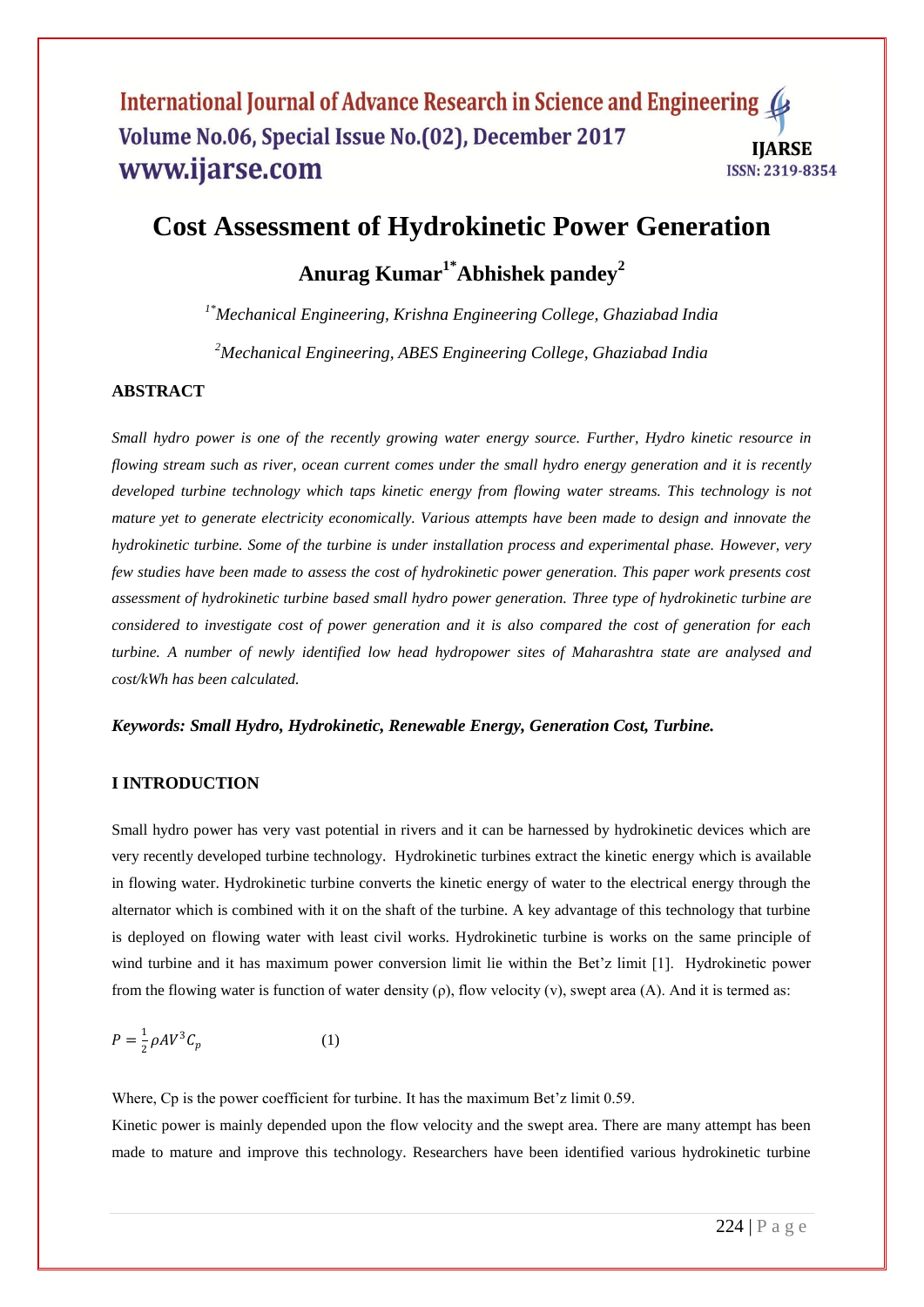design such as Darrieus [2], Savonius [3], Gorlov Helical [4], Hybrid Darrieus – Savonius [5] etc. and shown in Fig.1.



 $(a)$  (b)



# **Figure.1 Typical hydrokinetic turbines (a) Darrieus (b) Gorlov helical (c) Savonius (d) Hybrid Rotor Darrieus-Savonius**

Recently various studies have been made to improve the coefficient of power such as blockage and free surface effects [6], ducted turbine installation [7], variable pitch of turbines [8] etc. It has been found that the helical blades Darrieus turbine can extract power efficiently than straight blade Darrieus turbine [9]. Many researchers have been studied the hydrokinetic turbine technically and found various essential parameters such as Tip Speed Ratio (TSR), blade pitch angle, attack angle, hydrofoil profile of the blade, Reynolds number, Power and torque coefficient are very important to design the turbine efficiently [10-17]. It has been found that the augmentation of the hydrokinetic turbine improves the rated power generation of the turbine and it facilitate better conversion of pressure energy into kinetic energy which results in increase of turbine efficiency[18]. There are substantial work has been done to develop the efficient hydrokinetic turbine but still this technology is not mature yet.it has been identified by Kumar, A. et.al [19] the hydrokinetic turbine cost and cost of power generation is very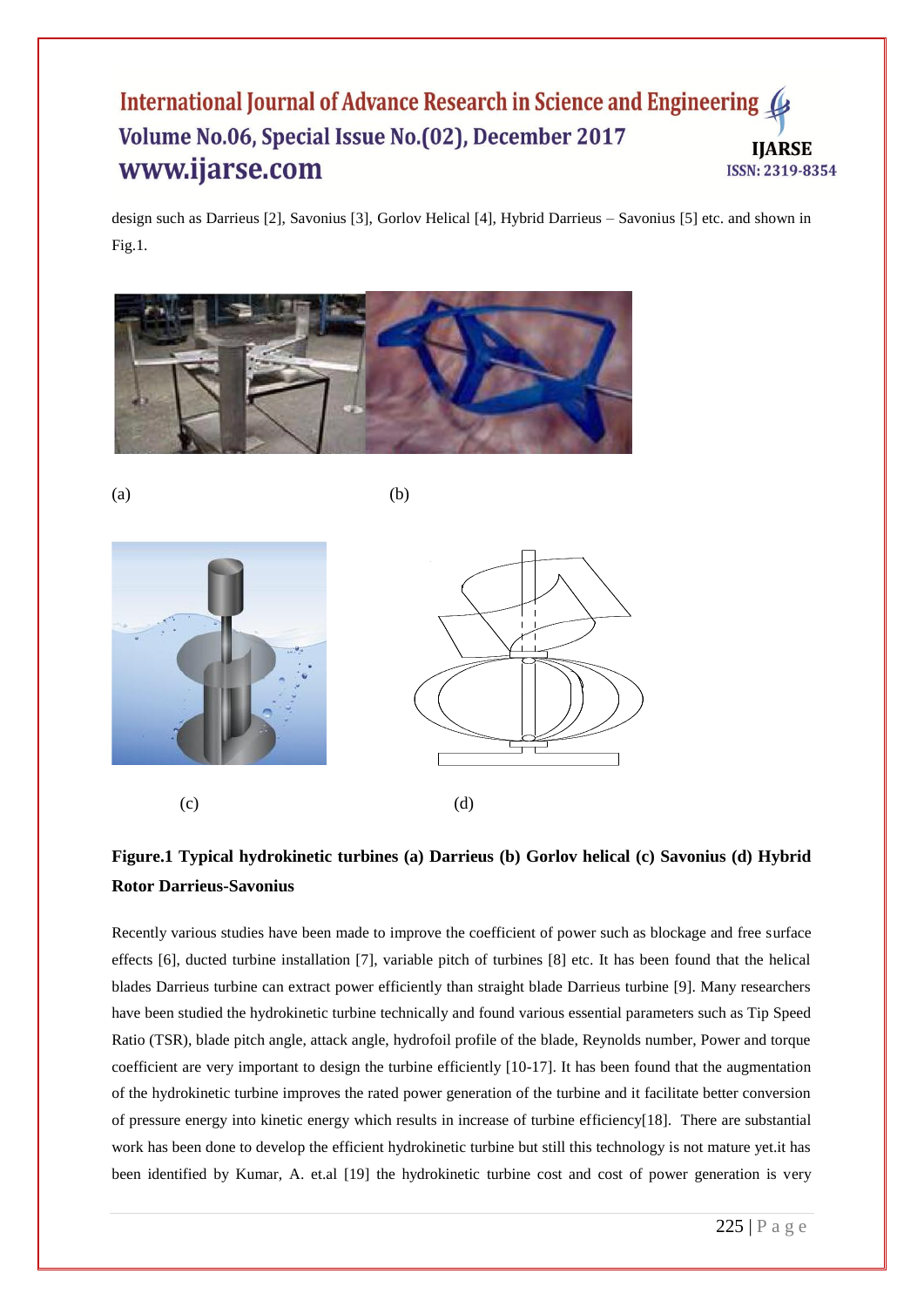essential to take with innovation and design consideration. It is important to say that economic studies for hydrokinetic power generation is required to adopt this technology and analysis of Levelized cost of generation should be transparent and adequate[20].Today, the cost of power generation through hydrokinetic turbine technology is an arising question. In present research work, various rivers of Maharashtra state has been considered, and cost of power generation using Darrieus, Savonius and Gorlov Helical hydrokinetic turbine are calculated. Cost of hydrokinetic turbine is considered from past research work which was based on technoeconomic viability of hydro kinetic turbine.

#### **Small hydro Hydrokinetic River Projects:**

Hydrokinetic river projects are those in which hydrokinetic turbines are installed in flow of water. Hydrokinetic turbines can be moored or anchored on river bed and can be floated over the flow. Moored or anchored hydrokinetic project would be two types fixed or partial fixed. Fixed anchored hydrokinetic turbines are installed on concrete base structure in the river or marine. However, the partial fixed turbine are anchored by steel cables attached to it and river banks.

Floating hydrokinetic turbine are floats on pontoon or light weight floating plate form on which the hydrokinetic turbine and alternator are installed. Fig.2 shows the following two types of hydrokinetic foundation installation [21].



**hydrokinetic projects [21]**



**(a) Fixed hydrokinetic turbine (b) Floating Hydrokinetic turbine Figure.2**

It can be seen from the Fig.2 that hydrokinetic turbine can be installed in running flow. These turbine can be installed single one and can be in cascade arrangement to increase the power generation [21].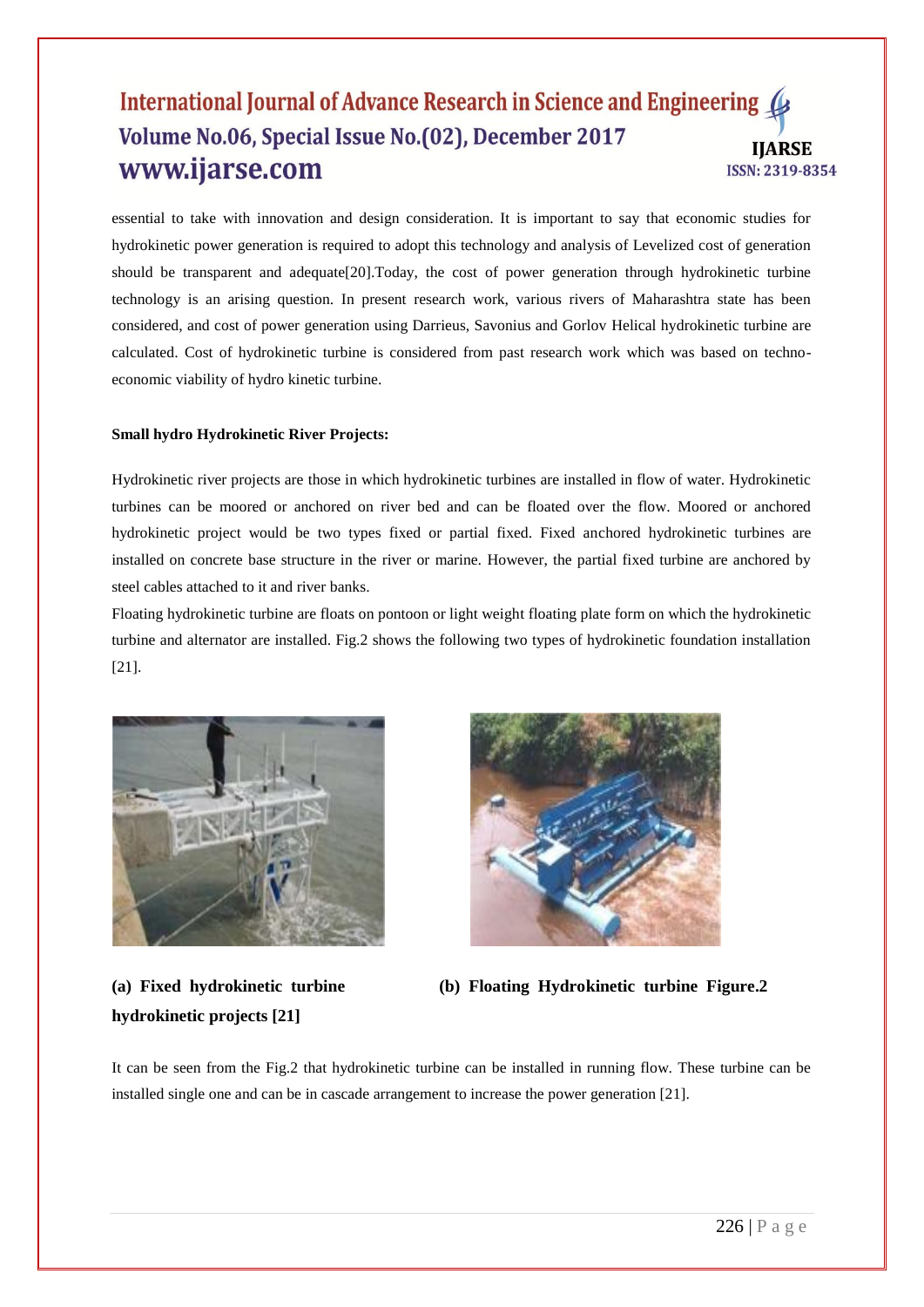#### *Components of hydrokinetic power projects:*

The basic components of hydrokinetic projects can be broadly classified as Electro-mechanical works and foundation/ anchoring works. However, some times less civil works also required and it is depend upon river sites.

Electromechanical components consist of the following major equipment.

- **(1)** Hydrokinetic turbine
- **(2)** Gear box
- **(3)** Alternator
- (4) Electrical transmission cables

Civil works and foundation have following components

- (1) Pontoon boat
- (2) Mooring structure
- (3) Anchoring cables
- (4) Foundation structure concrete

Requirements of these components depend upon the site conditions of the river such as River depth, flow, bed soil condition channel structure etc.

#### **Mathematical modelling used to assessment of cost of power generation:**

A mathematical modelling of cost estimation has been used which was formulated by Kumar. A [19]. A different hydro power sites, has been considered from Maharashtra state which are in ultra-low head range (0.5-3) m. Three types of hydrokinetic turbine have been considered which are included Straight Blade Darrieus, Savonius and Gorlov helical turbine.

A mathematical regression model [19] has been used to find out the cost of generation using the selected turbine. The following mathematical equation has been used to find out the cost/kW of turbine and alternator.

| <b>Turbine Type</b> | <b>Equation for cost per/kW</b>                   | a         |           |           | $\mathbb{R}^2$ |
|---------------------|---------------------------------------------------|-----------|-----------|-----------|----------------|
| Darrieus            | $272392.68 \times P^{-0.0641} \times V^{-0.0076}$ | 272392.68 | $-0.0641$ | $-0.0076$ | 0.99           |
| Savonius            | $249197.24 \times P^{-0.0748} \times V^{-0.0848}$ | 249197.24 | $-0.748$  | $-0.848$  | 0.50           |
| Gorlov helical      | $257815.63 \times P^{-0.0941} \times V^{-0.1183}$ | 257815.63 | -0.0941   | $-0.1183$ | 0.647          |

**Table.1 Summary of cost correlation of ultra-low and zero head turbine [19].**

Cost data of generator has been analysed through the regression model and cost equation of generator can be given as: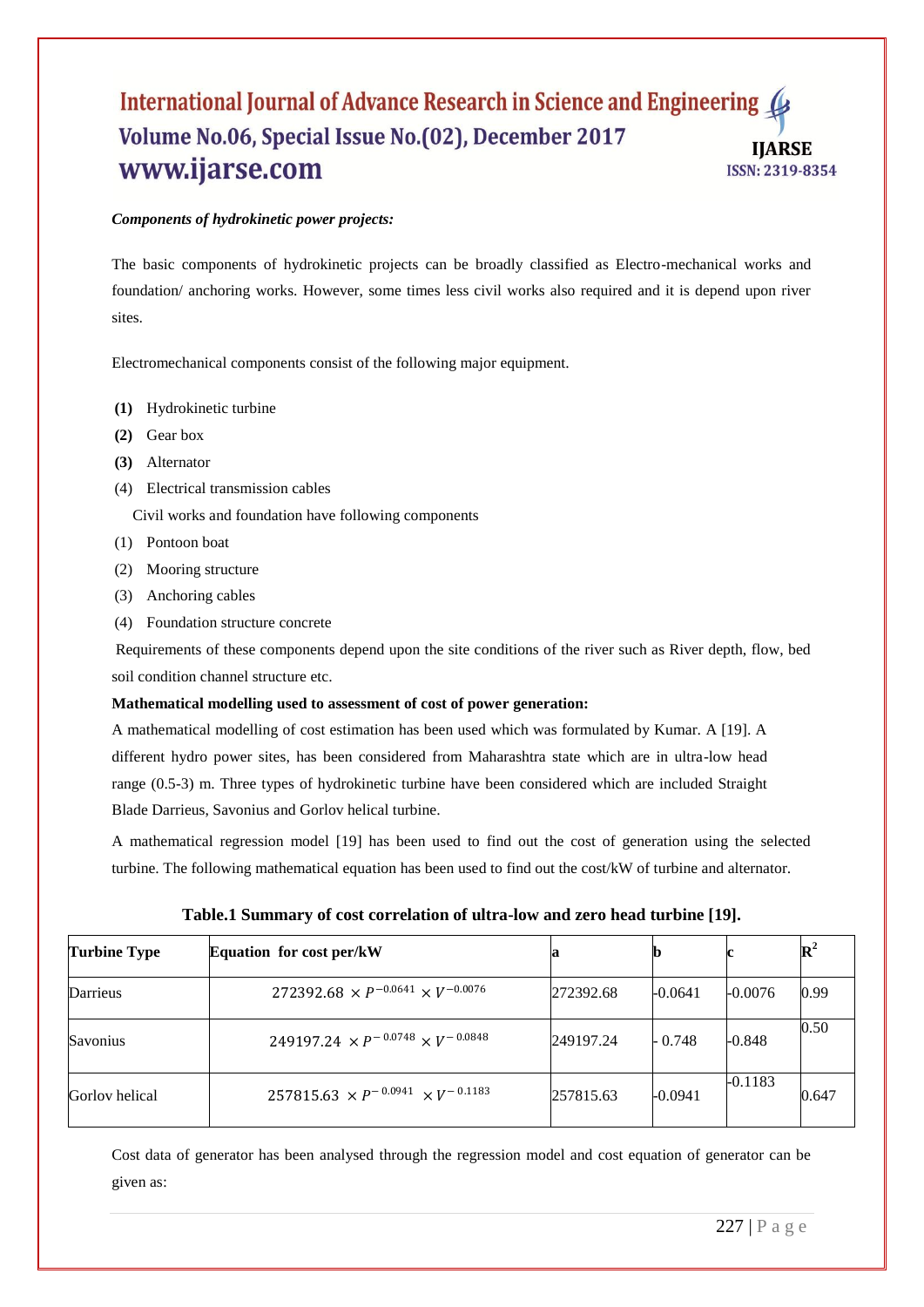$C$  (In `) = (-0.7888 P<sup>2</sup> + 163.66 P + 1440.1) \*62 (`/kW) (2)

Where, P is rated capacity of generator. This cost relation has been used to estimates the cost of turbine system. To estimate, costs of other components, it has been assumed from the past experience of hydropower projects such as cost of installation, interest during projects construction, depreciation, foundation or anchoring system. The table 2 has shown the contribution of cost of different components.

| <b>Parameters</b>              | Value                    |  |
|--------------------------------|--------------------------|--|
| Mooring structure              | 10 % (Ct +Ca)            |  |
| Interest during construction   | 1-2 % (Ct +Ca)           |  |
| Depreciation                   | $0.03 \%$ (Ct +Ca)       |  |
| Electro-mechanical Auxiliaries | 1 % (Ct +Ca)             |  |
| Installation cost              | 20 % of $(Ct + Ca + Cm)$ |  |

Table 2. Assumption used for turbine costing

#### **Analysis of cost of hydrokinetic energy for ultra-low head (0.5-3m) hydropower sites:**

A typical design of Darrieus, Savonius, and Gorlov helical turbine and installation layout has been considered to analyse the cost of generation of hydrokinetic turbine. Fig.2 has been shown a typical layout of the hydro kinetic turbine such as Darrieus. As it is discussed earlier that anchorage of hydrokinetic turbine is important and generally, Turbines with solid mooring structure require the generator unit to be placed near the river or seabed. Horizontal axis rotors with a buoyant mooring mechanism may allow a non-submerged generator to be placed closer to the water surface [22]. As we can see from the Fig.2 there are mainly four components which are important for installation of hydrokinetic turbine. Gear box some time may not be required where the low rpm permanent magnet generator has been used. All the three turbines have been analysed under the velocity range of 1- 5 m/s and available frontal area of the turbine is 0.42 to 2.42 m2. For hydrokinetic turbine installation, the ultra low head range (0.5 -3.0 m) hydropower sites has been considered. A total 39 hydropower sites has been identified for cost of power generation.

Using the flow data of these sites, theroritical power has been calculated which is given in table 3. Table 3 shows the maximum (betz's limit) available power at these sites which can be extracted from Darrieus, Savonius and gorlov helical turbines. The total cost of the turbine has been calculated using the cost correlation given in table 1 and Assumption given in table 2. Generator cost has been calculated using equation 2.

The cost of genariation has been calacualted as given below. Cost of generation(INR/kWh) **=** Mooring structure + Intrest during or manufacturing cost + depriciation + Istallationcost+electromechanical Auxilaries)/(TotalkWh\*8760)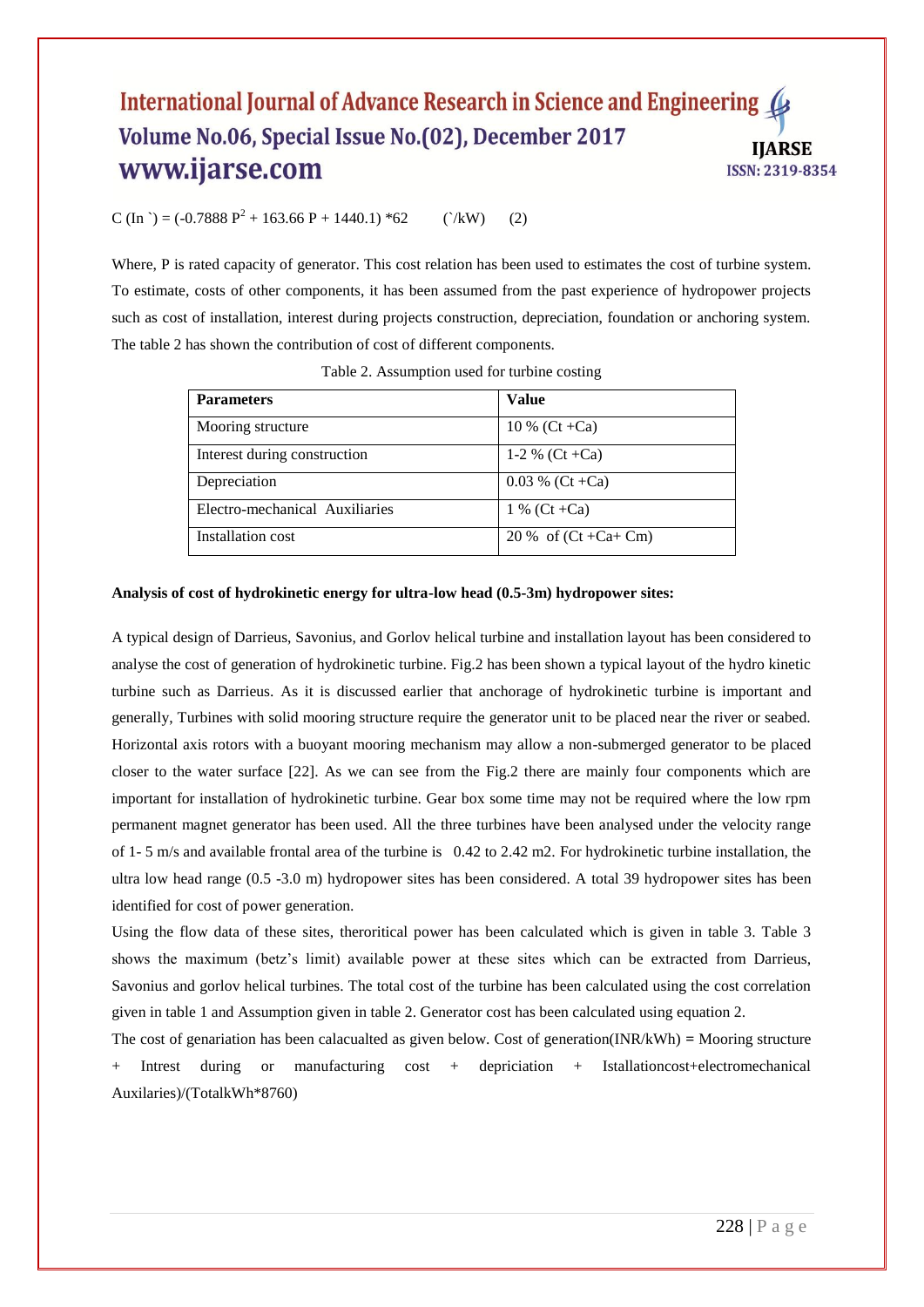

# **Figure 2 Typical layout of hydrokinetic turbine mainly Darrieus, Savonius and Gorlov Helical.[2]**

A similar analysis and data has been calculated for Savonius and Gorlov Helical turbine. Aregression analysis has been studied to identify the correlation for cost generation estimation for forecasting at different sites. The Fig.3 shows the plot of cost of generation (`/kWh) vs velocity of flow (m/s).



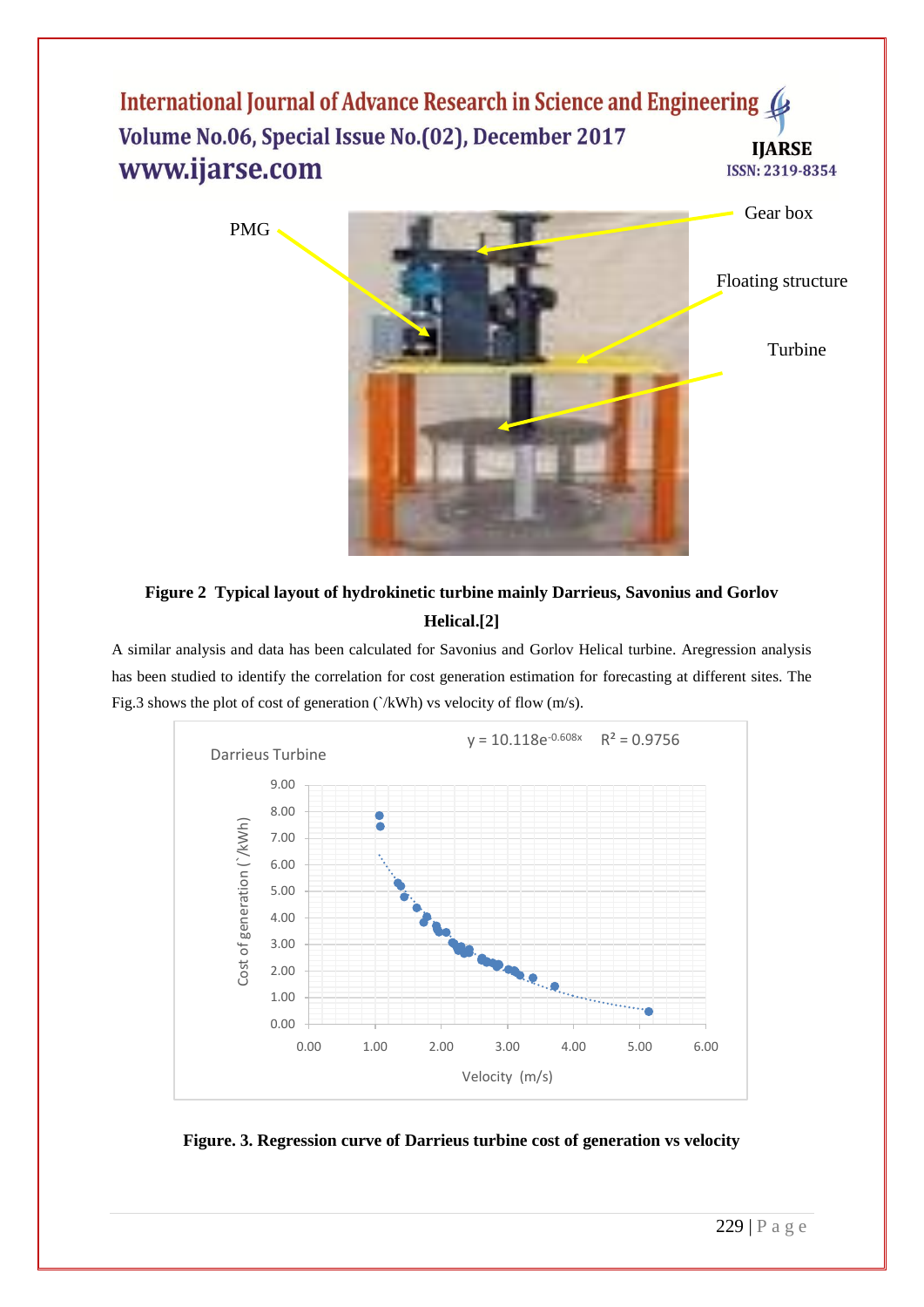As it can be observed that the cost of generation depends velocity of flow and has correlation constant  $R =$ 0.9756. It has been seen from Fig 3 cost of generation decreases as flow velocity increases at the same size of turbine used.an similar study of the regression analysis has been carried out for Savonius and Gorlov helical turbine. Cost of generation and velocity plots for Savonius and Gorlov Turbine are shown in Fig. 4 and Fig. 5.





**Figure. 4. Regression curve of Savonius turbine cost of generation vs velocity**

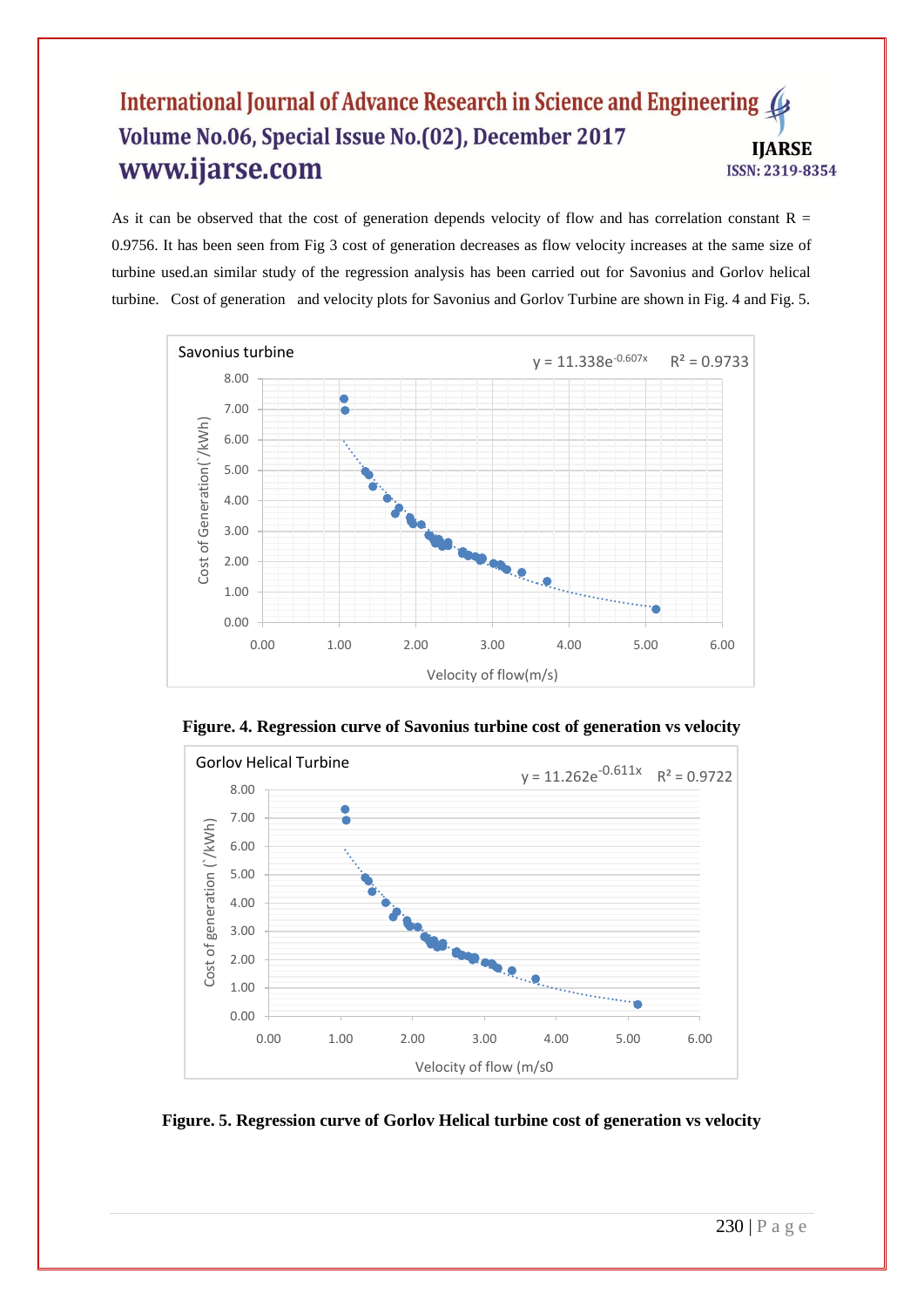There is similar trends has been found for Savonius and Gorlov helical turbine and regression coefficients for both turbine plots are near 1.0. From the analysis of Darrieus turbine maximum velocity of flow 5.14 m/s generates low cost power

Similarly for the Savonius turbine has generation cost  $0.43$   $\lambda$ KWh and  $7.35$   $\lambda$ KWh for same minimum and maximum velocity of flow. Gorlov helical turbine has minimum cost of generation that is 0.42 `/kWh at max available flow velocity 5.14 m/s. and has maximum cost of generation 7.32 `/kWh at minimum flow velocity 1.06 m/s.



# **Figure. 6 Cost of generation of hydropower sites of Darrieus, Savonius and Gorlov helical turbine with respected to flow velocity.**

Combine trends of cost of generation for different hydropower sites have been plotted in Fig 6. It gives the complete information of the sites which has maximum and minimum cost of generation using Darrieus, Savonius and Gorlov helical turbine. As it has been found that Arunavati sites has highest flow velocity 5.14 m/s in among sites. Therefore the cost of generation for all three turbine has lowest. However, the Gorlov helical turbine is best turbine for the cost of generation point of view. Wardha Hydro power site has lowest flow velocity and highest cost of generation.

As it can be observed cost of generation from the Darrieus type turbine is highest for all hydro power sites than the other two hydrokinetic turbines Savonius and Gorlov Helical. As the power coefficient of the Gorlov helical turbine is higher than the Darrieus and Savonius turbine and the cost correlations in table 1 has been used which are identified by using power coefficient of the turbines. However, in this work the maximum Bet'z limit hasbeen considered to carry out the maximum power available and the cost of generation at that particular power.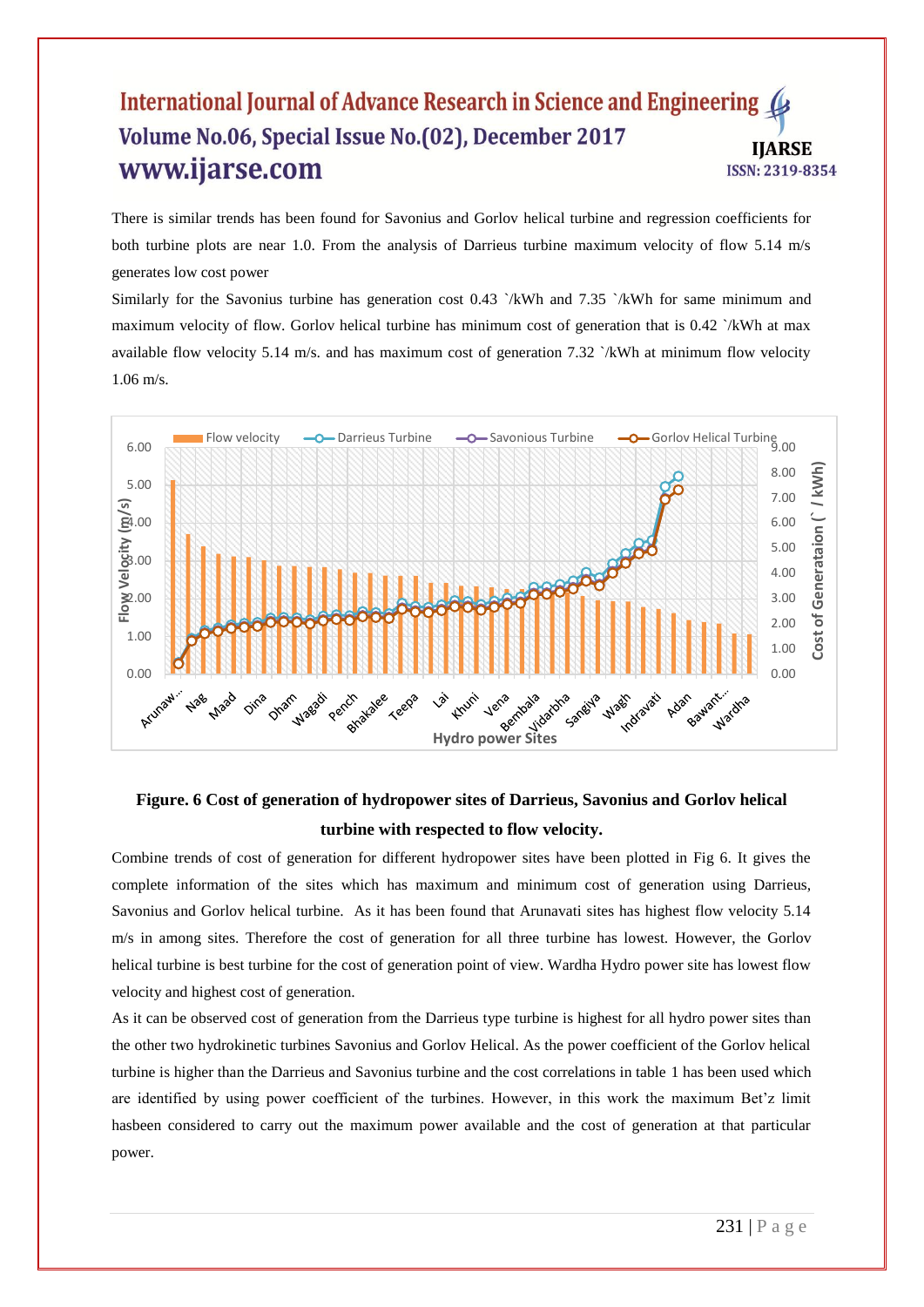## **II CONCLUSIONS**

To carryout cost of power generation is important to analyse the pre-feasibility of the power project. In this paper, the various sites of hydropower from Maharashtra State have been considered to carry out the cost of generation at different site conditions. Identified correlations and assumption have been used to calculate different types of cost of power projects and cost of generation also. Based on the above analysis following conclusion are find out.

- **(1)** Flow velocity is a critical parameter on which the cost of generation depends.
- **(2)** It has been found that the Gorlov Helical turbine is best option to install at low head hydropower site.
- **(3)** It has been observed that cost of generation decreases as decrease in velocity of flow.
- **(4)** Further studies have been suggested to carryout detailed feasibility study of these turbine in ultra-low head flow stream.

#### **REFERENCES**

- [1] Guney, M.S. and Kaygusuz, K., "Hydrokinetic energy conversion systems: A technology status review", Renewable and Sustainable Energy Reviews, 14(9):2996–3004, 2010. http://dx.doi.org/10.1016/j.rser.2010.06.016
- [2] Khan, M. J., M. T. Iqbal, and J. E. Quaicoe. "Design considerations of a straight bladed Darrieus rotor for river current turbines." Industrial Electronics, 2006 IEEE International Symposium on. Vol. 3.IEEE, 2006.
- [3] Nakajima, Miyoshi, ShouichiroIio, and Toshihiko Ikeda. "Performance of Savonius rotor for environmentally friendly hydraulic turbine." Journal of Fluid Science and Technology 3.3 (2008): 420- 429.
- [4] Gorlov, A. M. "The helical turbine: A new idea for low-head hydro." Hydro Review 14.5 (1995).
- [5] Gupta, R., R. Das, and K. K. Sharma. "Experimental study of a Savonius-Darrieus wind machine."Proceedings of the International Conference on Renewable Energy for Developing Countries.Washington, DC., USA. 2006.
- [6] Birjandi, Amir Hossein, et al. "Power measurement of hydrokinetic turbines with free-surface and blockage effect." Ocean Engineering 69 (2013): 9-17.
- [7] Malipeddi, A. R., and D. Chatterjee. "Influence of duct geometry on the performance of Darrieus hydro turbine." Renewable Energy 43 (2012): 292-300.
- [8] Paillard, B., FrédéricHauville, and Jacques Andre Astolfi. "Simulating variable pitch cross flow water turbines: A coupled unsteady ONERA-EDLIN model and stream tube model." Renewable Energy 52 (2013): 209-217.
- [9] Kirke, B. K. "Tests on ducted and bare helical and straight blade Darrieus hydrokinetic turbines." Renewable Energy 36.11 (2011): 3013-3022.